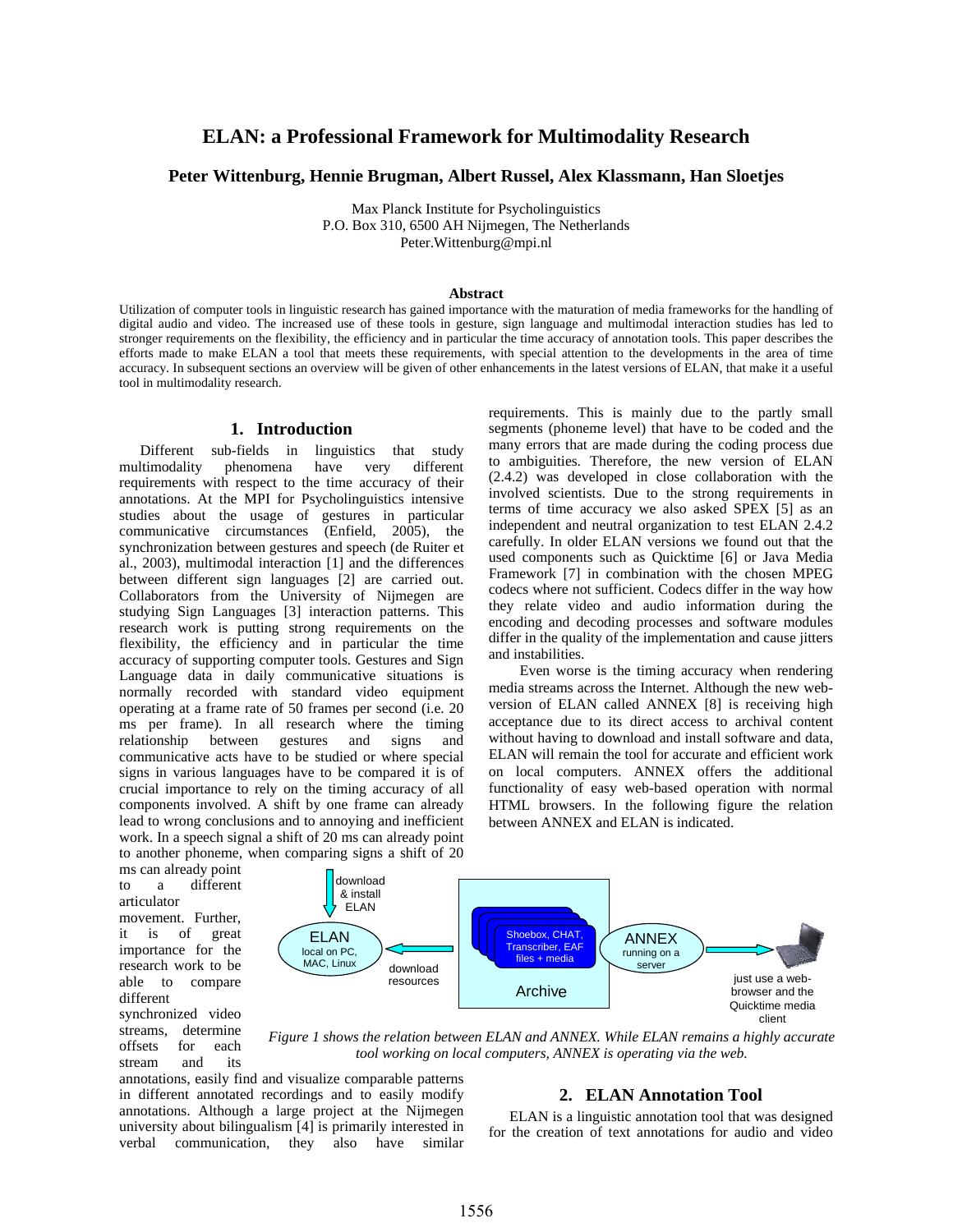| Elan $<$ v 2.2 |                                        |    | Elan $>$ v2.2             | <b>MediaTagger (Mac)</b>      |    |  |
|----------------|----------------------------------------|----|---------------------------|-------------------------------|----|--|
|                | Obstr./vocal dev. out of 25 dev. in ms |    | dev. out of 25 dev. in ms | dev. out of 25 $ $ dev. in ms |    |  |
| /f/            |                                        | 30 |                           |                               | 30 |  |
| /t/            |                                        |    |                           |                               | 40 |  |
| /b/            |                                        |    |                           | 20                            | 25 |  |
| /k/            |                                        | 20 |                           |                               | 20 |  |
| /k/            | ົ                                      | 26 |                           |                               | 22 |  |

| Figure 2: Excerpt from the SPEX test results |  |  |  |  |  |  |  |  |
|----------------------------------------------|--|--|--|--|--|--|--|--|
|----------------------------------------------|--|--|--|--|--|--|--|--|

files of language use (Brugman & Russel., 2004). Annotations are grouped on layers, in ELAN referred to as "tiers". Tiers can have different relationships to each other, e.g. independent, aligned, or embedded.

From its very beginning ELAN has been an application available for Windows and Mac OS systems. Later a version for Linux was added as well.

This choice for platform independency in combination with the eminent need, from a developers perspective, for maintainability and portability, has led to the decision to use Java as the programming language. This choice comes with a cost, especially in the area of media handling performance. Since there is no pure Java, high performance media solution available, ELAN always had to rely on existing technologies that bridge the gap between a Java application and a native media framework such as QuickTime (with QuickTime for Java) or Java Media Framework. Both solutions having limitations with respect to accuracy and reliability.

# **3. Media handling in ELAN**

#### **3.1. Time accuracy**

To overcome these shortcomings on Windows platforms we have developed a lightweight software layer that enables the integrated use of standard Windows DirectX [9] libraries in ELAN. Through this bridging layer ELAN can fully take advantage of the optimizations realized in the native media framework. As a result the overall performance, accuracy and stability improved significantly.

This was confirmed by the outcome of performance tests executed by SPEX, an independent organization specialized in speech and language technology. In these tests two versions of ELAN, the older JMF based version and the new DirectX based version, and MediaTagger (on Mac) were compared. Praat [10], the leading application for speech analysis and synthesis, was used for the segmentation of a speech fragment and it also served as the reference application in the test. The segments ( $n =$ 100) were played back repeatedly  $(n = 25)$  in the tested applications, resulting in a matrix of measurement values. Human perception played an important role in the evaluation of deviations of played segments.

The DirectX based ELAN version showed the best results with very few glitches and disturbances in segment play back. When the main media file is an MPG file, playback of short segments (less than 40 ms) is not always accurate (overshoot of 10 ms in 20% of the cases), but when the main file is a WAV file, playback of short fragments run without problems. Both the JMF based

ELAN and MediaTagger displayed far more serious deviations in playback of fragments (Fig.2).

In ELAN it is possible to create annotations with a maximum precision of 1 ms. In combination with the accurate fragment play back capability, linguists can achieve the high precision in their annotations that they need for their research.

#### **3.2. Media formats**

For a long period of time ELAN's support was limited to the use of media files in MPEG-1 and WAV format. As of version 2.4 this restriction has been lifted which has meant another important improvement to the usability of ELAN in the mentioned fields of research. The underlying media framework, be it DirectX, QuickTime or JMF, now determines whether or not a certain file type can be used, adding enormously to the user's flexibility and freedom of choice.

The level of detail that can be achieved in MPEG-1 is often not sufficient for multimodal research, making support for MPEG-2 with it's high resolution increasingly important. Several codecs have been compared on their quality, most of which, unfortunately, have a few disadvantages for the system as a whole. Therefore at the MPI we are continuously searching for new and stable codecs that can be used in combination with ELAN.

To fully exploit the advantages of high resolution video, each movie can be detached from the main ELAN window into its own, resizable window, revealing any detail present in the video to the researcher.

### **3.3. Multiple video's**

In the fields of research described in the introduction the use of multiple video camera's is becoming more and more widespread. Situations are recorded from different angles and from multiple distances. Details hidden in one recording often are visible in another. Close inspection of all available material improves the quality of research.

Therefore the number of video's that can be associated with an ELAN transcription first was increased from 1 to 2 and later from 2 to 4. By default one video will have the lead and will occupy the largest area in the ELAN window while the other videos will be displayed as thumbnails. A double click on one of the thumbnails will make that video the one occupying the largest area (Fig. 3).

Videos can be added to or removed from the document at any time, at any stage of transcription, providing the utmost flexibility to the user in the annotating process.

A special mode has been invented to allow for the synchronization of media files in case they are out of sync. A relative or absolute offset can be determined and stored per media file. This can be done even after annotations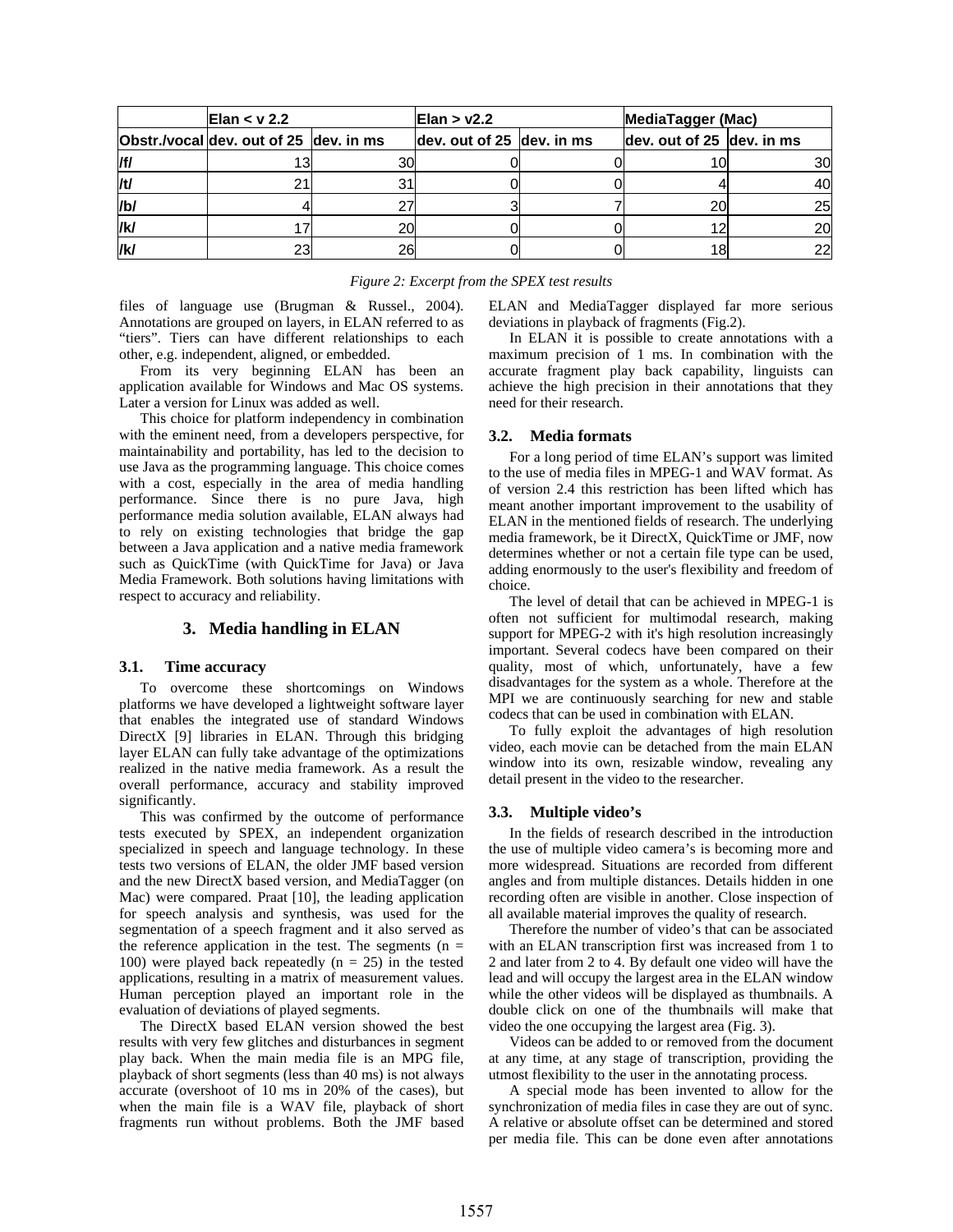have been created; there is an option to realign all annotations in one operation after changing the offset of media files.

### **4. Search options in ELAN**

Searching is another area where ELAN has been extended considerably to meet the needs of researchers. Users can define several patterns to be matched on tiers based on temporal and structural constraints between them, resulting in complex structured queries. These queries can now be saved and reloaded again, for use in the same or in another document. The search results can be exported to a tab-delimited text file, that in turn can serve as input to applications that are able to perform statistics on the results.

other annotation formats, such as Shoebox [11] and CHAT [12], will be included in the search.

## **5. Getting data in and out**

#### **5.1. Import and export**

Linguists often prefer to utilize more than just one tool in the line of their research. Therefore within a project several annotation formats can co-exist. In order to accommodate a smooth and streamlined workflow, import and export modules for some of the main annotation formats have been implemented in ELAN.

The use of Shoebox/Toolbox and CHAT is widespread and these files can be imported as well as exported. In addition there are converters or import modules for



*Figure 3 shows a typical screen layout for ELAN. Multiple synchronized video streams are embedded, different viewers for the annotations are available. In the lower part the time line viewer presents the annotations, created on user-defined tiers, time aligned with media time. In the upper right part the grid viewer renders the annotations of one tier in a more readable, tabular way.* 

This search mechanism works within a single annotation document at a time. Above that, searching can be extended to multiple files that the user can add to a custom search domain, consisting of individual files and/or complete directories containing multiple annotation files. Currently this type of search is limited to unstructured, free text search, however, in the next version full structured search in multiple files will be supported as well. Since no assumptions can be made on the number of files and the number of annotations in the domain, an indexing technique is applied to ensure high performance. An index with the appropriate information has to be created only once, as long as the files in the domain don't change. While searching in ELAN will be limited to EAF files, ANNEX which is a web-based utilization tool for a complete archive will support interoperability features, i.e.

Signstream [13] and Transcriber [14] files.

### **5.2. Printing and interlinear text output**

Creating a full-fledged, multi layered transcription is a tedious and time consuming task. In addition to ELAN's default, archival EAF format, users like to be able to get their annotations out in other ways and in other formats.

Creating a hardcopy of the annotation file by printing on paper is a traditional and much requested output option. For this purpose a routine has been developed to transform annotation graphs (i.e. a groups of related and depending annotations) into blocks of interlinear text, where vertical alignment reflects the hierarchical relationships. This is a non-trivial process taking into account that several options for line- and block-wise